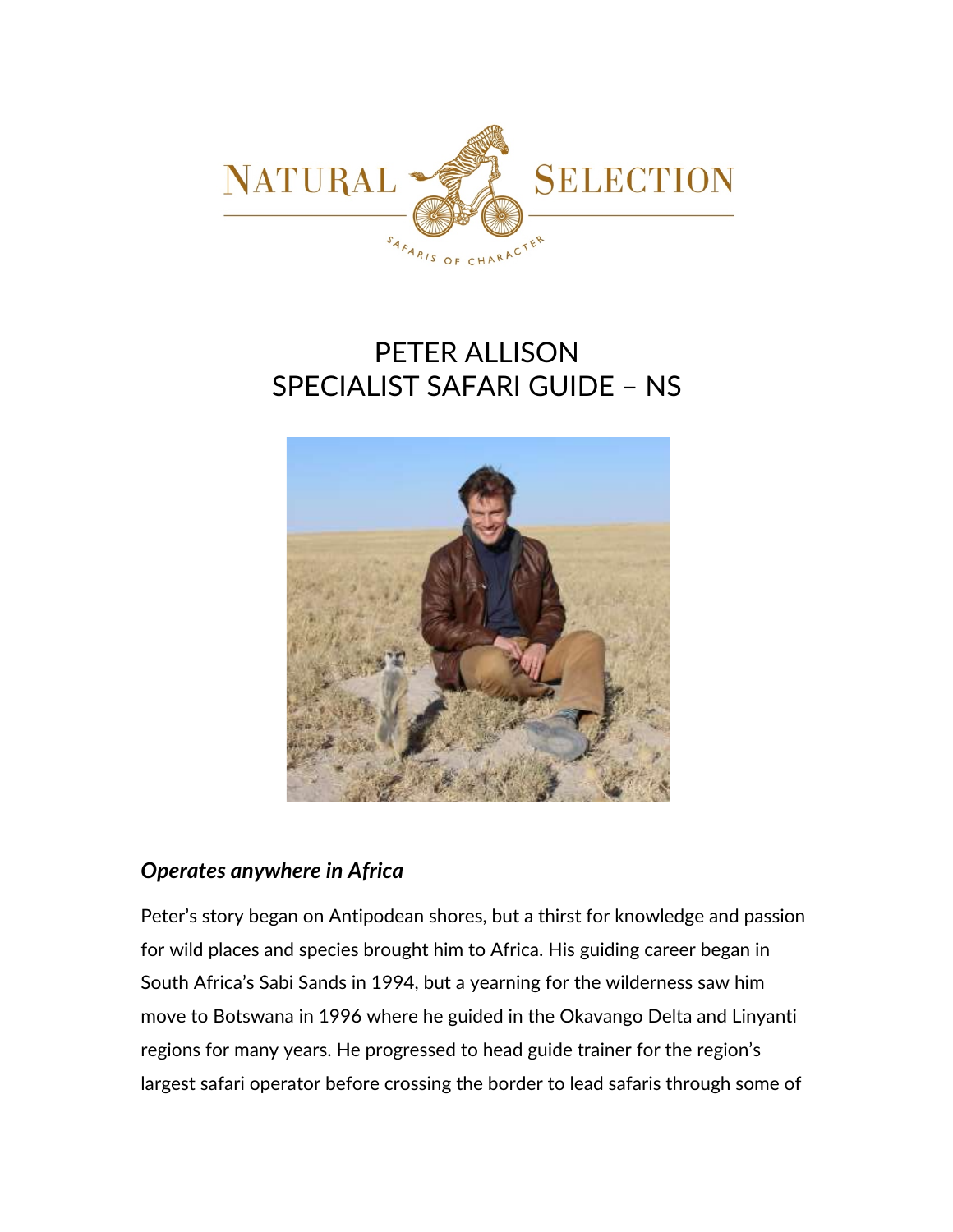Namibia's most remote areas, including the far northern border with Angola and the infamous Skeleton Coast.

The intrepid guide went on to spend 2 years travelling through South America and has written three books about his experiences as a guide and a traveller. Peter guides trips anywhere and everywhere and has a particular interest in conservation.

Peter is known for his offbeat sense of humour and comprehensive knowledge of all things wildlife. He believes that the most complete safari is one where you learn while having fun and try a new experience every day.

### *Years of guiding experience*

Pete has been guiding for 28 years and started his guiding career in 1994.

## *Regional knowledge and expertise*

The Skeleton Coast of Namibia and the Okavango Delta in Botswana.

# *Ideal for accompanying*

Adventurous families, couples, solo travelers, small groups, journalists, photographers.

# *Areas of special interest|*

Conservation, birdlife, wildlife interaction with humans, family safaris, walking safaris.

# *Qualifications & Experiences*

• Peter has been entrenched in the tourism industry for almost three decades and is as passionate about wildlife, as he is about the places and people he encounters.